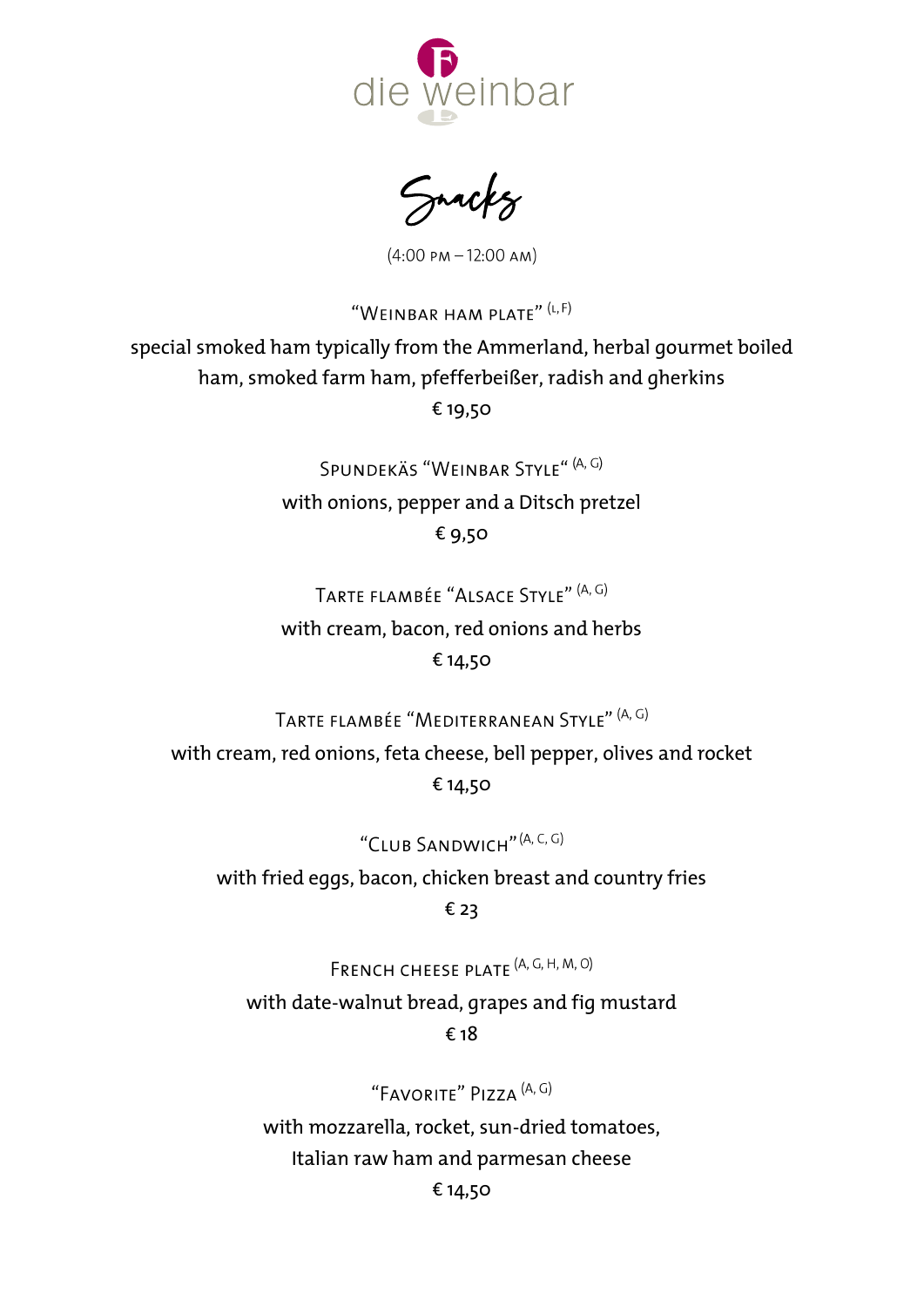

Starters

 $(6:00 \text{ PM} - 10:00 \text{ PM})$ 

## LEAF SALAD FROM GONSENHEIM (A, G)

with different kinds of uncooked food, croutons and lemon vinaigrette € 14,50 EXTRA: Stripes of beef filet € 8,50 Slices of smoked salmon € 8,50

## SMOKED DUCK BREAST (H, O, E)

with Chinese cabbage, apricot and candied nuts € 16,50

BOUILLABAISSE<sup>(A, D, L)</sup>

with premium fishes and roasted white bread € 11,50

VEGAN LEEK SOUP<sup>(L, G, F)</sup>

€ 7,50 optionally with bacon  $\epsilon$  8,50 or smoked salmon € 9,50

BRAISED OX HEART TOMATO<sup>(O, F)</sup>

with oriental quinoa salad, salty lemon, olives and pickled raisins € 14,50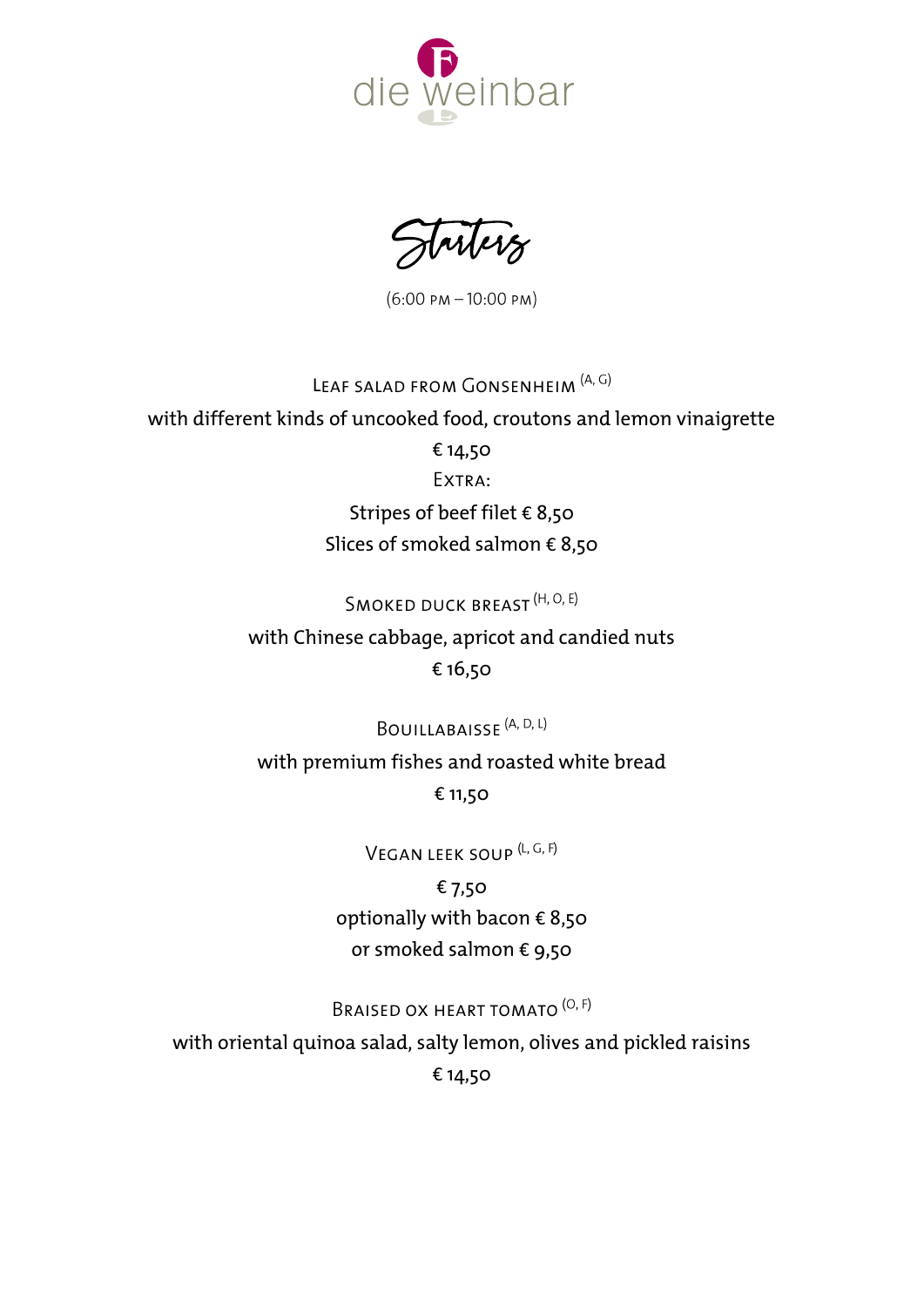

Mains courses

 $(6:00 \text{ PM} - 10:00 \text{ PM})$ 

WEINBAR BURGER DELUXE (A, G, C)

Juicy burger of Wagyu Beef (200g) with smoked sour cream, Pastrami, pickled onions, braised tomato, romana salad and curly fries € 23

HEALTHY MEDITERRANEAN BURGER (A, G, C)

with dried tomato-olive-topping, herb mayonnaise, romana salad and sweet potato crips with guacamole € 18

ORIGINAL VIENNESE SCHNITZEL<sup>(A, C, L, M)</sup>

 $-$  OF THE BACK OF VEAL -

with potato cucumber salad and cranberries

€ 28

WEINBAR STEAK (G, L)

Rib Eye Steak (250g) with sweet potato purée, onions sweet sour, mole sauce and rosemary jus

€ 34

LAMB SERVED TWO WAYS<sup>(A, G, C)</sup>

- medium loin & braised shoulder – with bean ragout, lardo, pecorino and creamy polenta

€ 32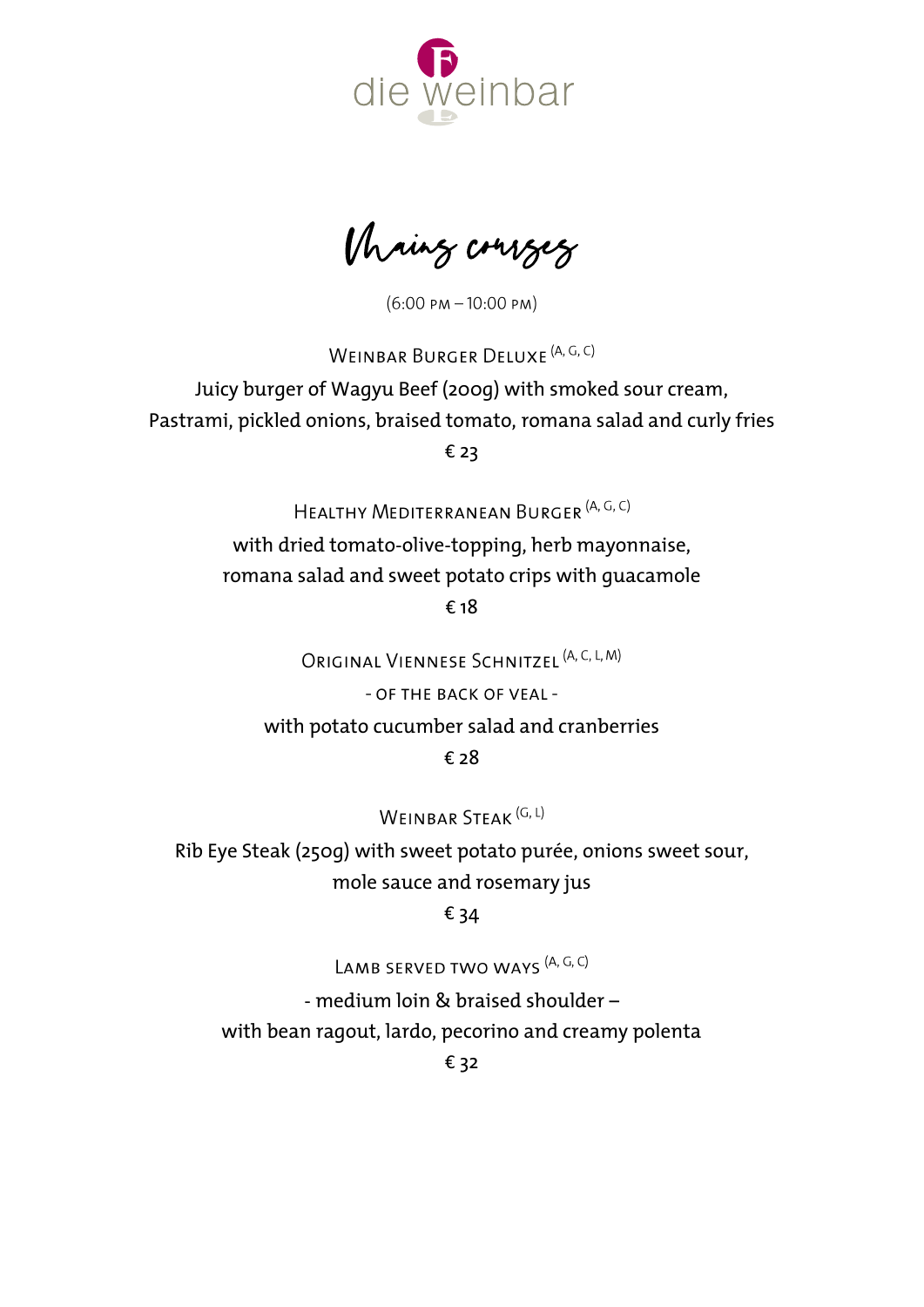

## ROASTED CODFISH<sup>(D, G)</sup> with pepper, roasted pearl barley and lemon capers sauce € 29

WILD GARLIC RISOTTO (R, G, L) with in herb oil confit and scallop flambé € 24

ORIGINAL SWABIAN MAULTASCHEN BY HERR KÄCHELE (A, C, L, M) Maultaschen with meat or

Vegan Maultaschen

Each of them served with vegetable bouillon and braised onions € 21

For two persons

CHATEAU BRIAND OF BEEF FROM RHEINHESSEN (400G)<sup>(G, C, L)</sup> roasted mushrooms, sautéed vegetables, baby potatoes, potato sticks, herb butter and green pepper sauce € 95